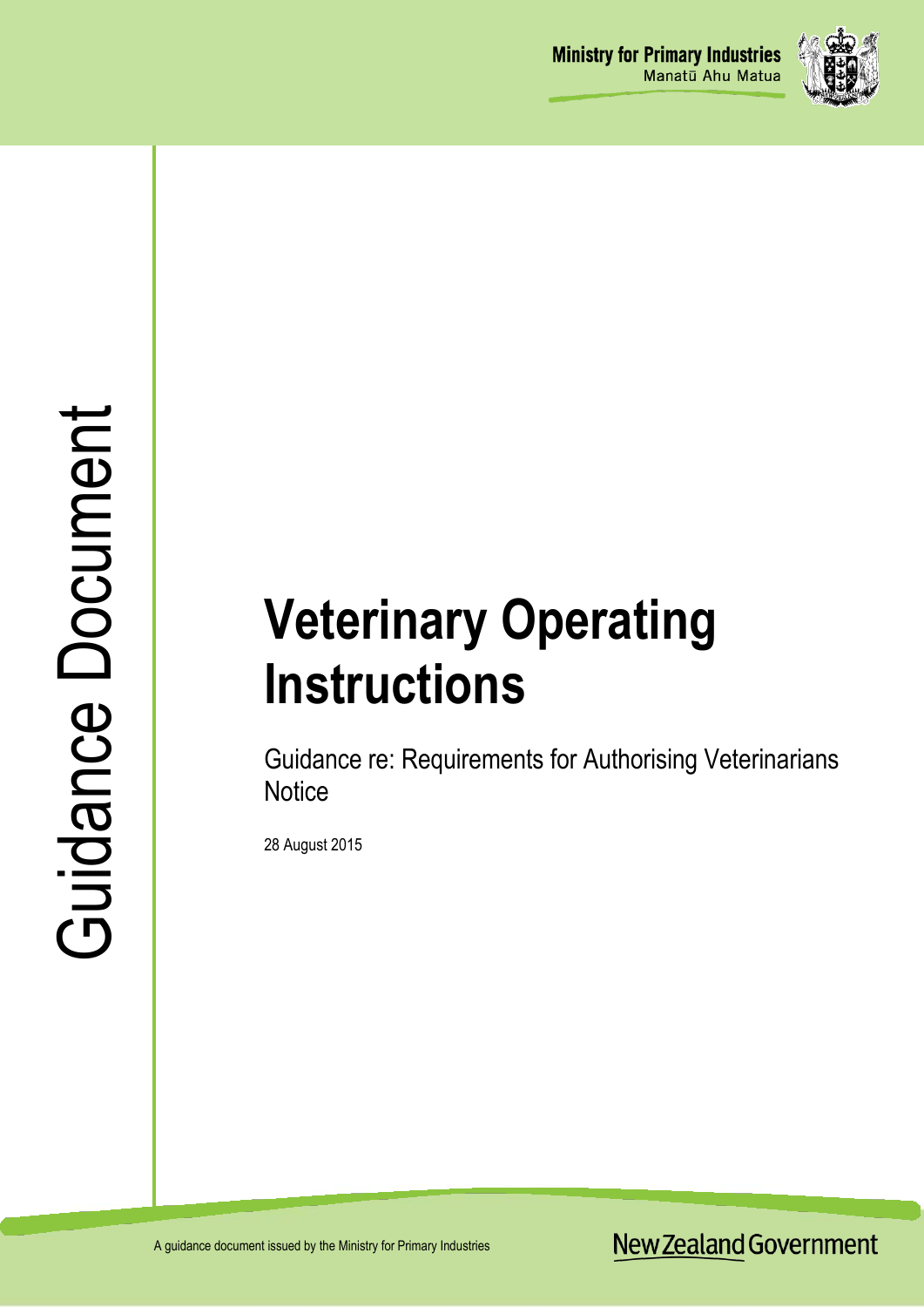### **Title**

Guidance Document: Veterinary Operating Instructions

### **About this document**

This document provides guidelines for veterinarians to use when issuing veterinary operating instructions (VOIs) for non-veterinarians to use for restricted veterinary medicines (RVMs) or veterinary medicines that are exempt from registration subject to veterinary control. It also includes an appendix with specific guidelines relating to RVMs for deer velvet antler removal.

### **Related requirements**

Requirements for Authorising Veterinarians Notice

# **Document history**

This document replaces:

- Veterinary Operating Instructions (ACVM Guidelines No 65); and
- Xylazine, Yohimbine and Lignocaine for the Purpose of Velvet Antler Removal (ACVM Performance and Technical Standards 1.1)

### **Contact details**

Ministry for Primary Industries (MPI) Regulation and Assurance Branch Approvals & ACVM Group PO Box 2526 Wellington 6140 Email: approvals@mpi.govt.nz

### **Disclaimer**

This guidance does not constitute, and should not be regarded as, legal advice. While every effort has been made to ensure the information in this guidance is accurate, the Ministry for Primary Industries does not accept any responsibility or liability whatsoever for any error of fact, omission, interpretation or opinion that may be present, however it may have occurred.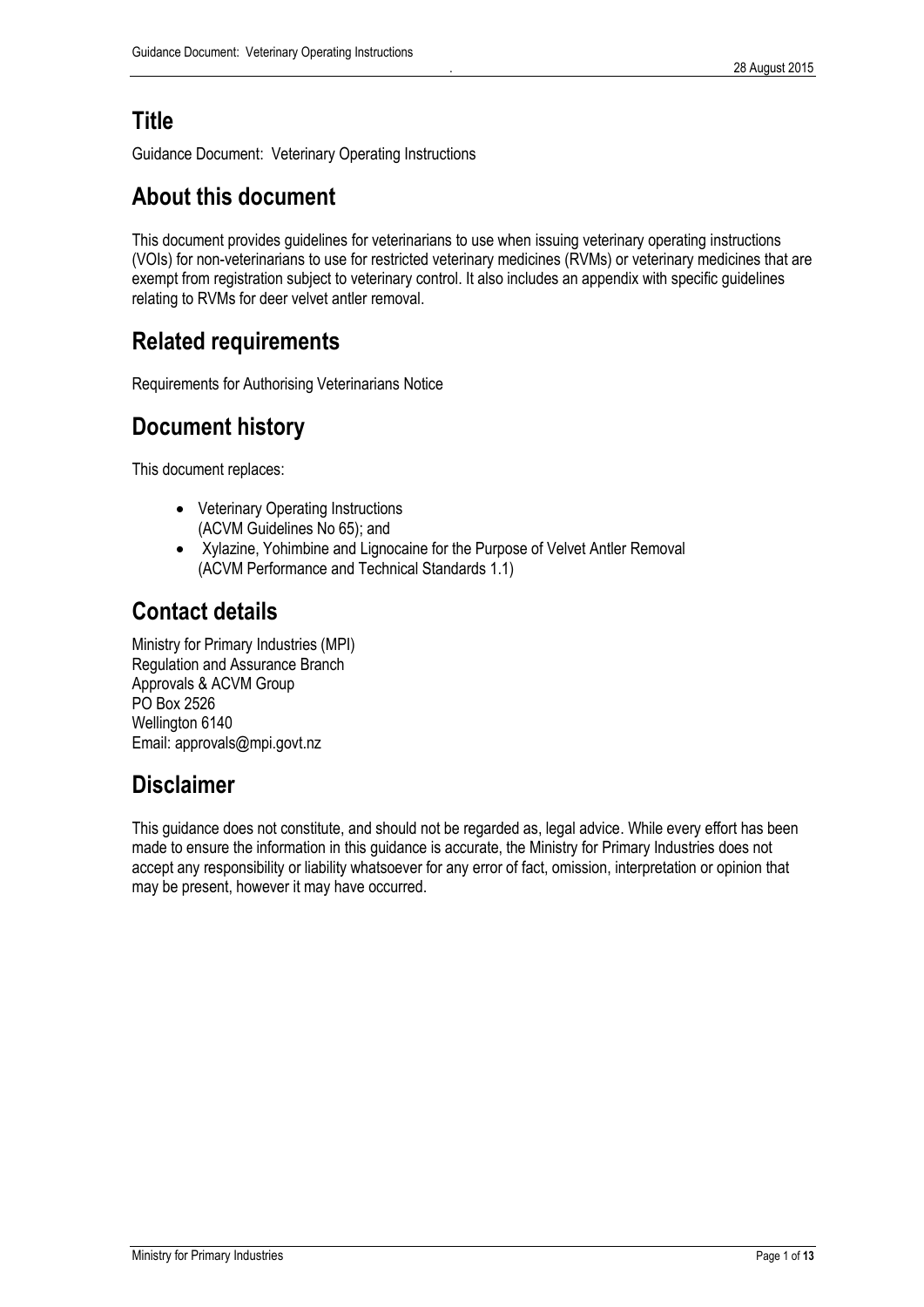| <b>Contents</b> |                                                                                                                                                                                                                                                                                      | Page                                                                                                                                                        |  |
|-----------------|--------------------------------------------------------------------------------------------------------------------------------------------------------------------------------------------------------------------------------------------------------------------------------------|-------------------------------------------------------------------------------------------------------------------------------------------------------------|--|
| 1               | <b>Purpose</b>                                                                                                                                                                                                                                                                       | $\mathbf{3}$                                                                                                                                                |  |
| $\mathbf 2$     | <b>Background</b>                                                                                                                                                                                                                                                                    | $\mathbf{3}$                                                                                                                                                |  |
| 3               | <b>Definitions</b>                                                                                                                                                                                                                                                                   |                                                                                                                                                             |  |
| 4               | What is a VOI?                                                                                                                                                                                                                                                                       | 4                                                                                                                                                           |  |
| 5               | <b>Guidelines</b><br>Identification and life of the VOI<br>5.1<br>5.2 Reason/purpose for the VOI<br>5.3 Personnel<br>5.4 Animals<br>5.5 Veterinary medicines and equipment<br>5.6 Adverse events and unexpected outcomes<br>5.7 Storage of veterinary medicines<br>5.8 Recordkeeping | 5<br>$\overline{5}$<br>$\overline{5}$<br>$\begin{array}{c} 5 \\ 6 \end{array}$<br>$\begin{array}{c} 6 \\ 7 \end{array}$<br>$\overline{7}$<br>$\overline{7}$ |  |
| $6\phantom{1}$  | Sample forms<br>6.1 VOI template<br>6.2 VOI checklist<br>6.3 Suggested register page format                                                                                                                                                                                          | $\boldsymbol{9}$<br>$\overline{9}$<br>10<br>11                                                                                                              |  |
|                 | Appendix: Xylazine, Yohimbine and Lignocaine for Velvet Antler Removal<br>Purpose<br><b>Definitions</b><br>Requirements<br>NVSB advice on compliance with these requirements                                                                                                         | 12<br>12<br>12<br>13<br>13                                                                                                                                  |  |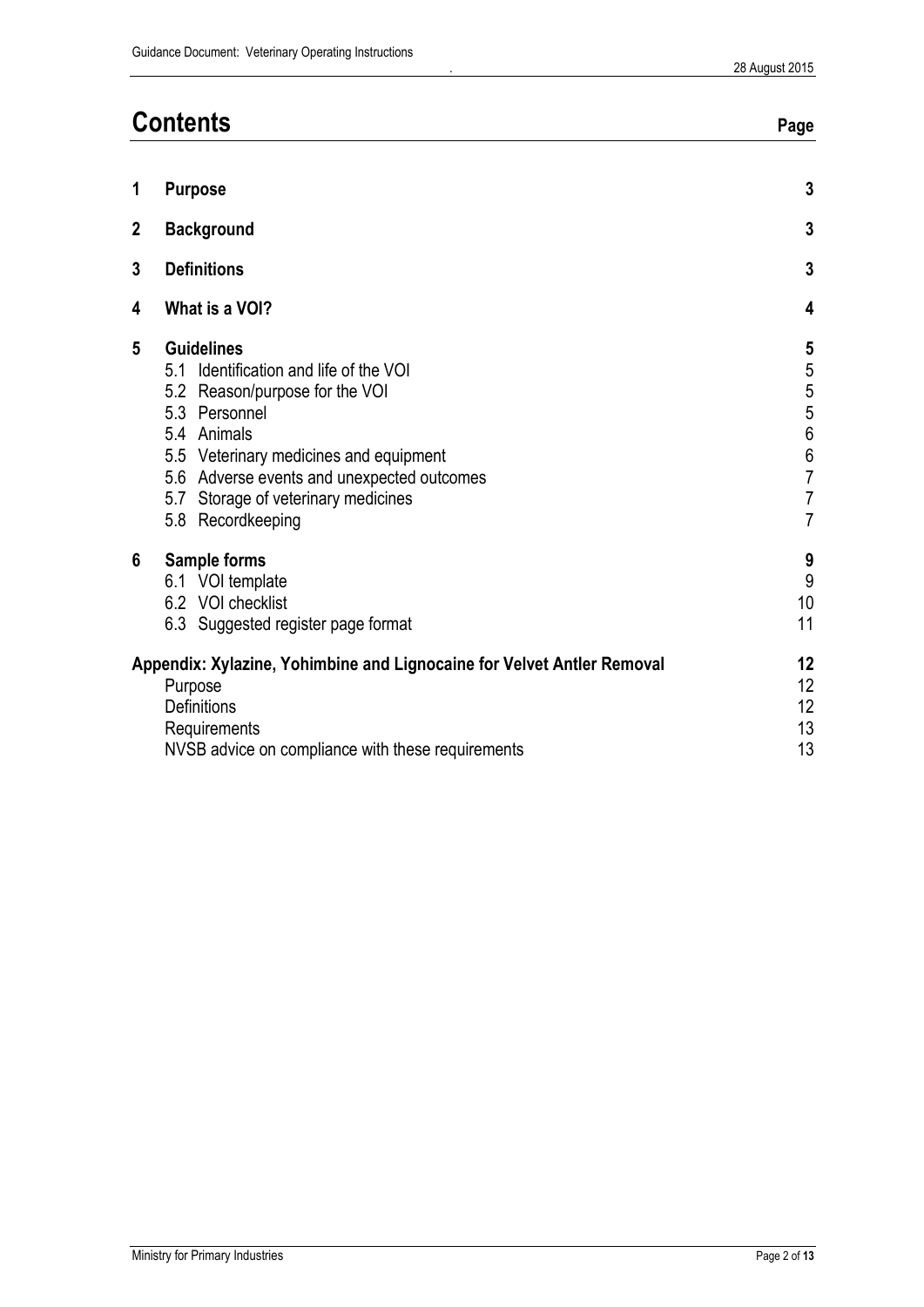# <span id="page-3-0"></span>**1 Purpose**

This document provides guidelines for issuing robust veterinary operating instructions (VOIs) for nonveterinarians to use for:

- restricted veterinary medicines (RVMs); or
- veterinary medicines that are exempt from registration subject to veterinary control.

# <span id="page-3-1"></span>**2 Background**

The Requirements for Authorising Veterinarians Notice applies to the veterinary authorisation of all RVMs. These requirements allow veterinarians to issue individual VOIs. Note that VOIs are to be used only in cases in which no veterinary discretion, oversight or guidance is need at the time the RVM is used. The instructions should be sufficient to direct all expected action with the choice of RVM and its use dictated by the standing instructions issued by the authorising veterinarian.

For circumstances in which veterinary judgement is required, any authorisation to hold RVMs should be linked to ongoing disease control/health management programmes regularly monitored and directed by the authorising veterinarian. For example, authorisations to hold antimicrobial products must be directly linked to regular monitoring of the disease status of the herd to ensure that the choice of antimicrobial is always appropriate and necessary. Because of the ongoing direct veterinary management, a VOI is not appropriate.

Following these guidelines should result in a use context for VOIs that gives veterinarians sufficient confidence that their instructions are being and will be followed. Issuing VOIs that are consistent with these guidelines would also provide acceptable evidence to MPI that the authorising veterinarian is meeting the conditions of product registration concerning veterinary authorisation.

These guidelines are not mandatory requirements. The guidelines state that VOIs should contain some statements or should address some matters. However, in some cases, the quidelines state that VOIs must contain some statements. These are still not mandatory requirements. The expectations are stated more strongly because the absence of these statements weakens the document as evidence that the authorising veterinarian is taking due care to comply with the conditions of registration regarding veterinary authorisation.

In addition to the guidance detailed in this document, the Veterinary Council of New Zealand (VCNZ) Code of Professional Conduct and relevant standards issued by VCNZ under the Veterinarians Act 2005 govern acceptable behaviour of veterinarians in relation to their issuing of veterinary operating instructions.

# <span id="page-3-2"></span>**3 Definitions**

The following definitions and abbreviations are only for the purposes of this document.

#### **Expected treatment outcome (ETO)**

means the therapeutic or pharmacological response predicted and intended to occur in an animal following treatment with a veterinary medicine.

#### **Issuing veterinarian**

means an authorising veterinarian who issues a VOI to support the veterinary authorisation he or she has issued.

#### **Review date**

means the date, nominated when the VOI is issued, by which the content of the VOI must be assessed and endorsed by the issuing veterinarian as adequate for renewal.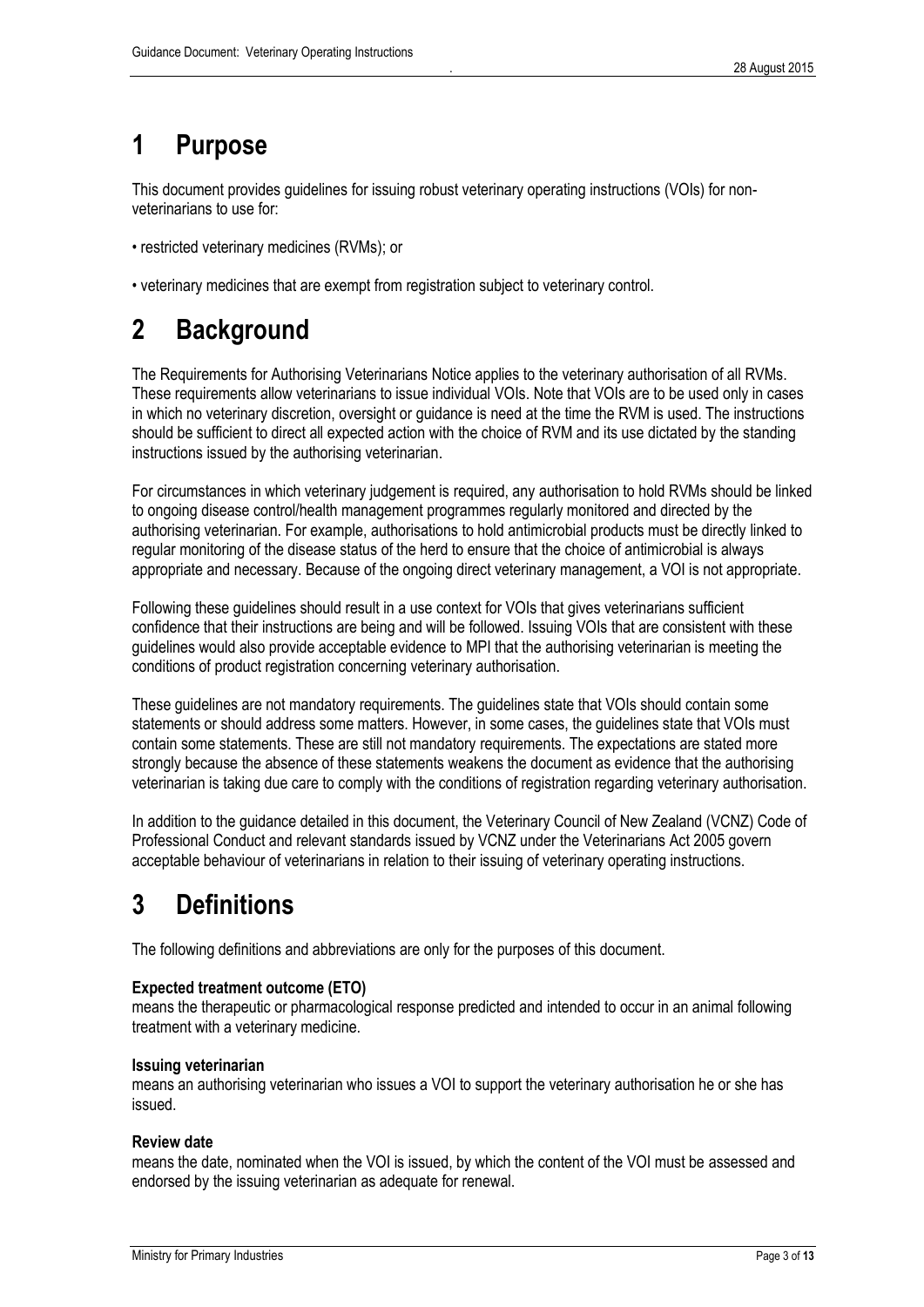#### **Unexpected treatment outcome (UTO)**

means a therapeutic or pharmacological response at variance with the predicted and intended response in an animal following treatment with a veterinary medicine.

#### **Use period**

means a discrete duration of veterinary medicine use defined as commencing with the removal of a veterinary medicine from secure storage and ending upon its return.

#### **VOI**

<span id="page-4-0"></span>means a veterinary operating instruction.

# **4 What is a VOI?**

A VOI is a set of instructions from an authorising veterinarian (AV) to a non-veterinarian to hold RVMs in anticipation of their use, and to use RVMs only in accordance with the AV's instructions in circumstances in which the AV will not be carrying out a case-specific consultation. All matters requiring consideration by the AV have been addressed in the instructions.

VOIs are issued by AVs at their discretion to support their role as persons recognised under section 44G of the Agricultural Compounds and Veterinary Medicines (ACVM) Act 1997 to issue a valid authorisation for the purchase and use of RVMs.

VOIs are not necessary if all of the instructions for use are specified in the veterinary authorisation itself.

VOIs are not appropriate when veterinary discretion, oversight or guidance should be applied in the particular circumstances.

VOIs do not have to be approved by MPI. The issuing veterinarian is expected to monitor compliance with his/her instructions and to withdraw his/her authorisation if not satisfied with the level of compliance.

The issuing veterinarian is responsible for:

- monitoring storage and use of the RVM in question by the personnel authorised to do so in the VOI; and
- ensuring the personnel named in the VOI are trained sufficiently to carry out the instructions.

Because the treatment plans resulting from annual consultations commonly undertaken in production animal practices are to be managed by direct veterinary oversight through both ongoing consultation with the farmer and on-farm visits to monitor conformance to the treatment plan, the drafting of a VOI following an annual consultation is not required.

The minimum expectations for robust VOIs are shown in this document in **bold** font. If you have any questions, contact us [\(approvals@mpi.govt.nz\)](mailto:approvals@mpi.govt.nz).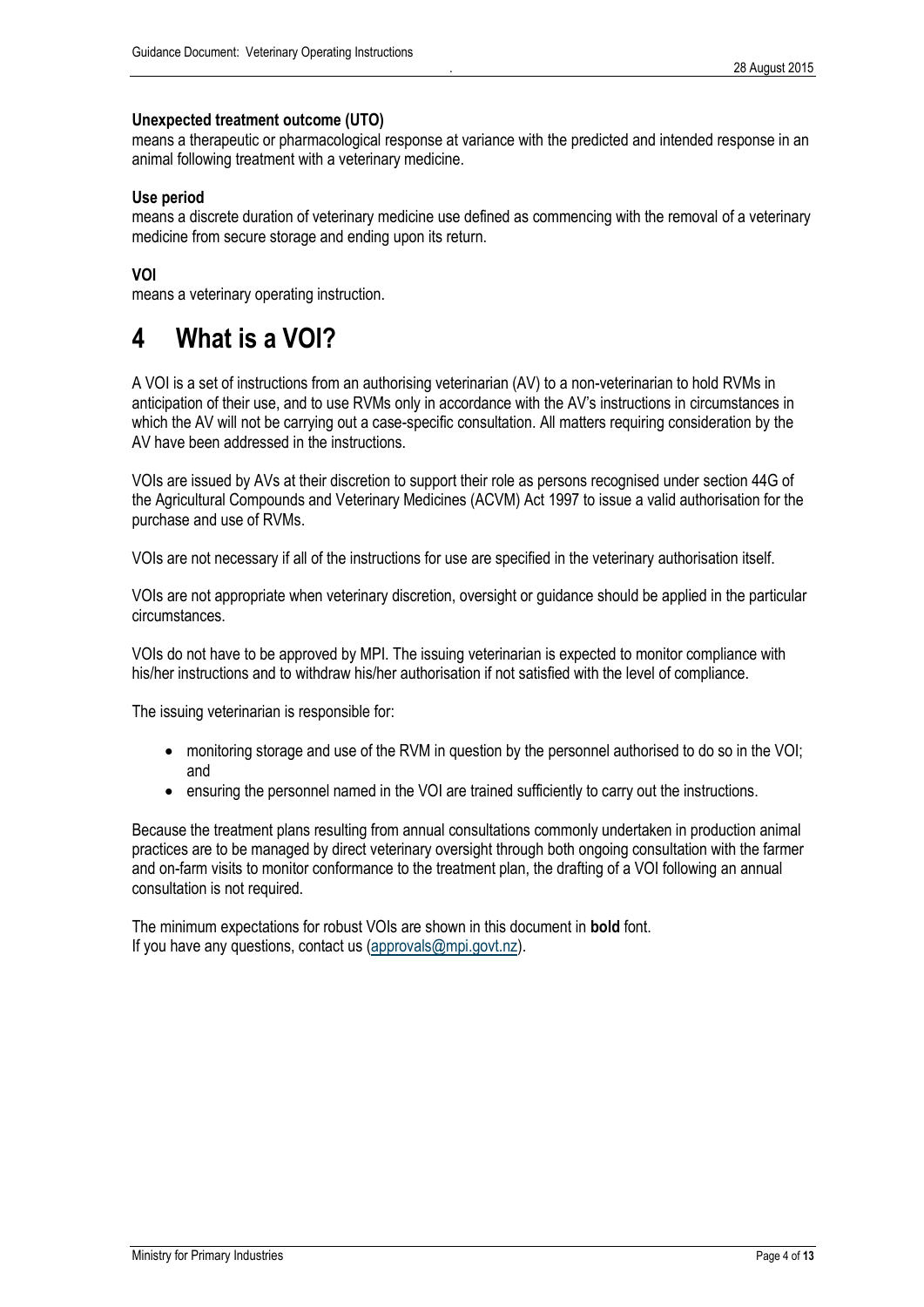# <span id="page-5-0"></span>**5 Guidelines**

# <span id="page-5-1"></span>**5.1 Identification and life of the VOI**

#### **Each VOI should be uniquely identified and linked to the reason for its existence**.

Any other information considered appropriate by the issuing veterinarian to ensure that a VOI remains uniquely linked to the purpose for which it was issued may be included.

#### **The VOI should have a commencement and end or review date. All VOIs should be expressed as 'valid for no longer than twelve (12) months' from the date of commencement or last review.**

- An end date should be included for the VOI.
- If the end date is not known or will fall outside twelve months of the commencement date, a review date, of no longer than 12 months, should be stated. After this time the VOI should be considered invalid if not reviewed and re-endorsed by the issuing veterinarian.
- The review should consider issues such as staff changes and changes to recognised best technique or choice of veterinary medicine.

The VOI template in part 6.1 sets out the recommended information to be addressed by an issuing veterinarian in a VOI he/she issues. A VOI may be prepared according to that template, in light of the guidelines set out below, and using the checklist in part 6.2

<span id="page-5-2"></span>**VOIs must be documented and signed by the issuing veterinarian.**

# **5.2 Reason/purpose for the VOI**

**A concise outline of the reason for the VOI should be provided. This should include a summary of the aim(s) of the procedure dealt with in the VOI and the reason for the need for the veterinary medicines.**

Enough information should be supplied to enable the user of the VOI to understand why the veterinary medicines are being used. Excessive detail is not required or expected.

**The uses for the RVM should be specified and it must be made clear that using the RVM for any other purpose(s) is not authorised by the VOI.**

**The VOI must provide adequate criteria to ensure that the persons specified in it can identify when and how the products should be used, or be based on a training that provides the use criteria.**

At times the treatment or manipulation of the animals is specified in a protocol for the procedure. Access to essential RVMs to carry out that procedure is always done as per that protocol. In such cases, rather than reiterating the instructions, it would be sufficient to specify that the protocol instructions constitute the authorising veterinarian's instructions.

# <span id="page-5-3"></span>**5.3 Personnel**

**Every person authorised to use veterinary medicines under the VOI must be named, their responsibilities must be defined, and the skill or qualification levels required by them must be specified.**

Skills or qualifications required should be at least the minimum necessary to enable competent use of the specified veterinary medicines.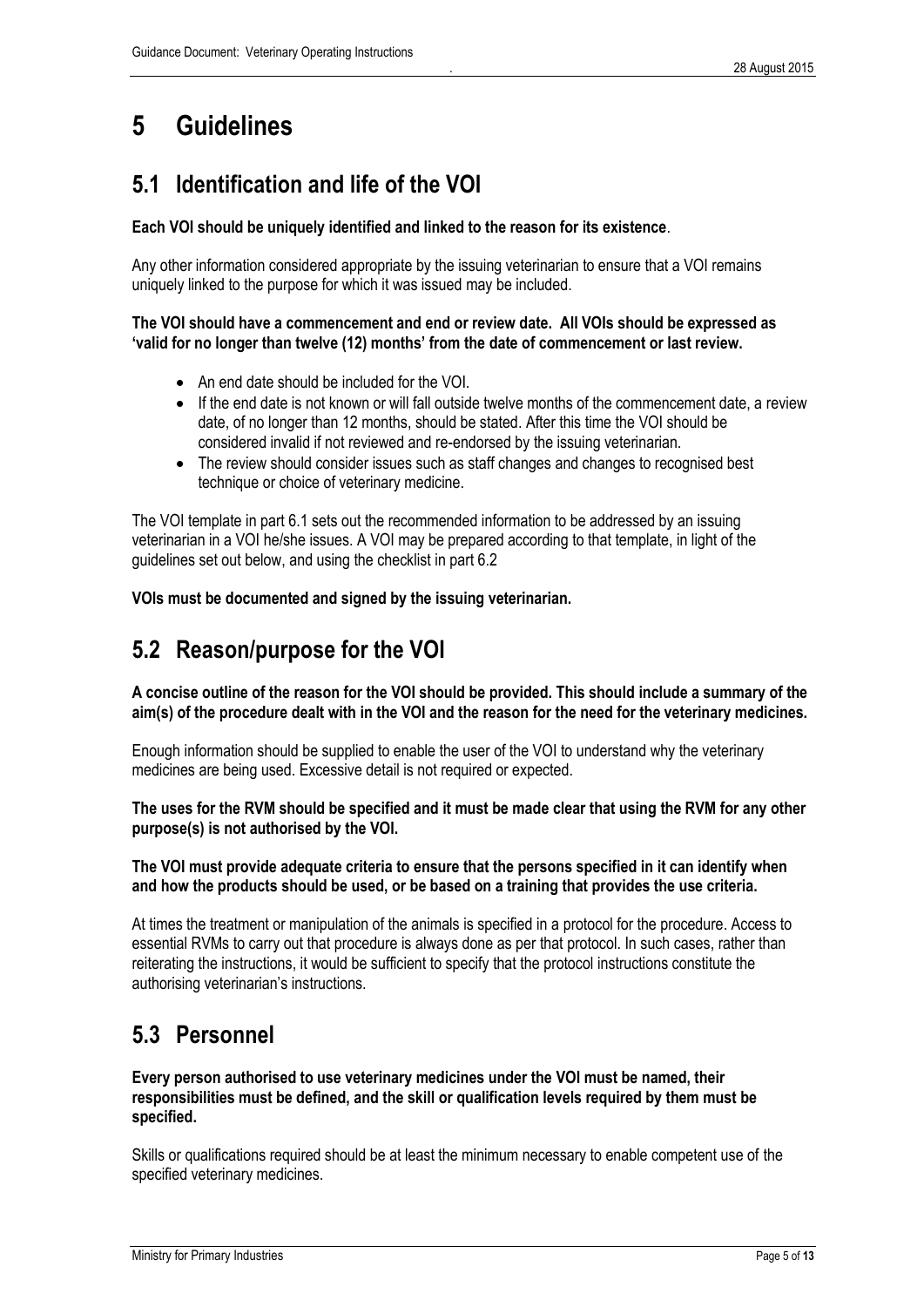#### **If there is a chain of command, this must be clearly stated.**

#### **The veterinarian must be confident that the specified persons are capable of complying with the VOI.**

Means of training and training material are at the discretion of the veterinarian issuing the VOI as are the parameters to be used to measure competency. Confirming competency will be a professional judgement made by the issuing veterinarian.

### <span id="page-6-0"></span>**5.4 Animals**

#### **The animals to be treated under the VOI must be clearly identified.**

The information, in addition to the identification, that the issuing veterinarian wants recorded should be specified. If the actual animals are not known, then the VOI should give directions as to how to judge that an animal could be considered appropriate for treatment. For example, only horses with the proper clearance and examination for export acceptable to the authorising veterinarian could be considered relevant to VOIs governing the care of horses travelling by air or sea.

### <span id="page-6-1"></span>**5.5 Veterinary medicines and equipment**

**All veterinary medicines to which the VOI applies should be specified by trade name and described. Only specified veterinary medicines should be used under the VOI.**

The trade name, strength if appropriate (e.g. Acepromazine 10%), formula type (e.g. tablet), product type (e.g. anaesthetic) and classification (e.g. RVM) of each veterinary medicine covered by the VOI should be stated.

#### **Precise details of veterinary medicine administration should be stated and must include the preparation required (if applicable), dose, administration technique and site(s) of administration (if applicable).**

Preparation includes anything necessary to prepare the veterinary medicine for administration.

Obvious instructions, such as removal from packaging, do not need to be stated.

Dose should be stated as mg/kg and, if appropriate, ml, gm or tablets/kg.

Information regarding administration technique and sites of administration must be detailed enough to ensure correct administration will occur.

#### **All equipment and/or techniques necessary to achieve veterinary medicine administration and the method for their disposal should be stated if such equipment or techniques are not specified elsewhere as in a referenced protocol.**

Such equipment may include restraint devices considered appropriate (e.g. head bails, twitches, crushes, nets) and equipment used to administer the veterinary medicines.

If, in the opinion of the issuing veterinarian, any equipment or technique may be specifically contraindicated or is considered to pose a significant risk, this should also be stated.

#### **A precise description of the expected treatment outcome (ETO) of veterinary medicine administration should be provided**.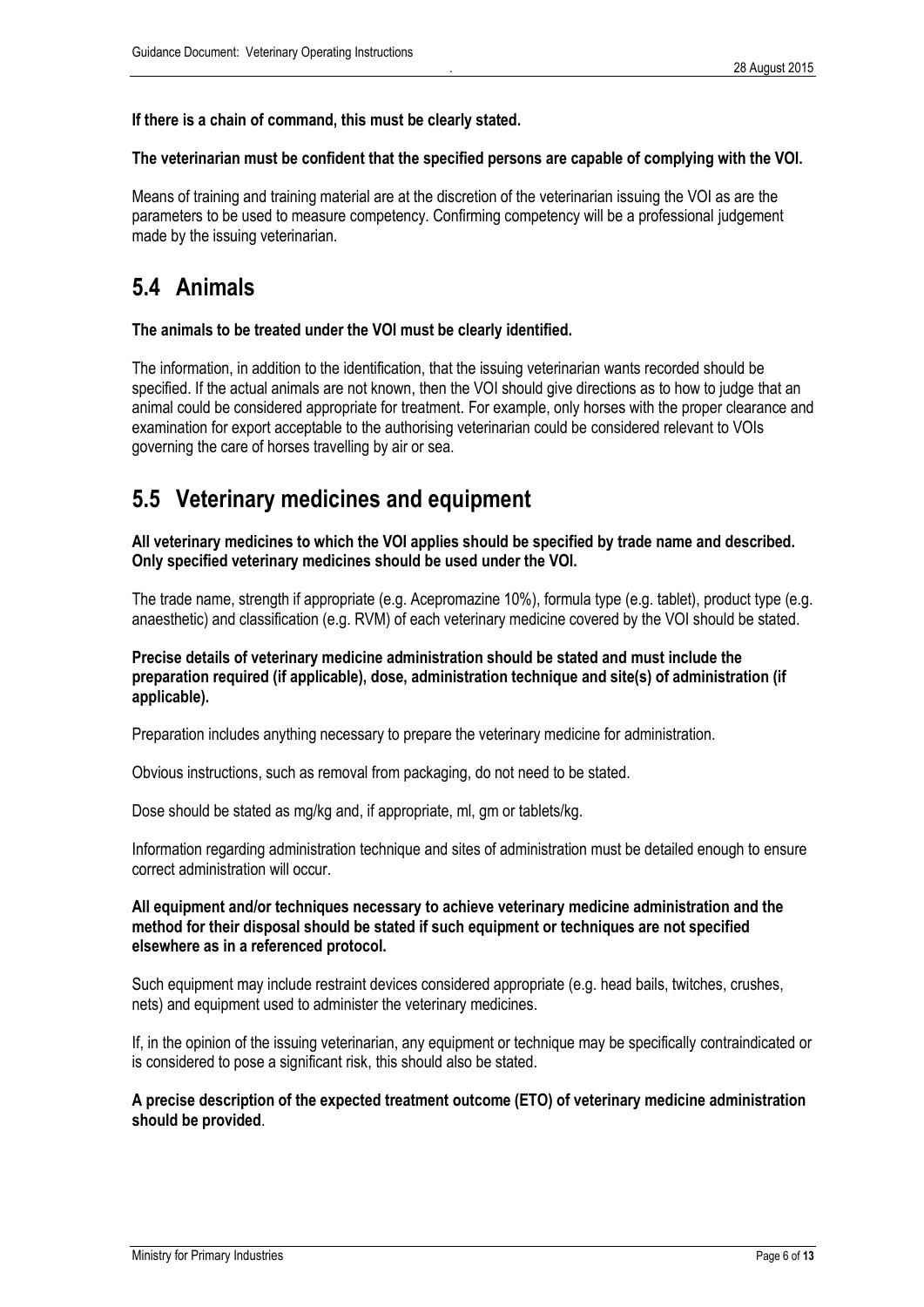The depth of information required will depend on the veterinary medicine and its use, the relevance of the information to the user, and the skill level of the user (where skilled technicians are employed such information can, justifiably, be brief).

This information is of most importance for veterinary medicines with a rapidly achieved end-point and should be sufficient to enable the target response of veterinary medicine administration to be recognised in the treated animal.

### <span id="page-7-0"></span>**5.6 Adverse events and unexpected outcomes**

**Anticipated negative reactions or side effects should be stated and categorised into those requiring veterinary intervention and those not requiring veterinary intervention.**

Expected reactions include incidents such as non-painful small swellings at the site of injection that do not require veterinary intervention. These types of expected reactions should be dealt with in training of persons specified in the VOI so they will not be alarmed.

Unexpected reactions that may require intervention would include incidents such as large, painful swellings and skin sloughing at the site of injections, anaphylactic shock, unusual overdosing etc.

**Unexpected treatment outcomes (UTOs) associated with the use of the veterinary medicine should be anticipated (wherever possible) and appropriate intervention methods stated**.

A commonly encountered example of a UTO is a greater depth of anaesthetic plane than would be expected with the dose given.

### <span id="page-7-1"></span>**5.7 Storage of veterinary medicines**

**The VOI should state how veterinary medicines are to be stored and used in a manner that ensures that they can and will be used only in accordance with the VOI and not be diverted to any other use.**

The issuing veterinarian should consider the level of risk posed by the veterinary medicines specified in the VOI and should give storage and use instructions that will minimise those risks and the risk of diversion of the veterinary medicine to unauthorised uses.

**Any product supplied by the authorising veterinarian should be identified with his or her contact information.**

**If veterinary medicines are being supplied by some other party, the VOI should explain how the record of the use of the product and reconciliation of the stocks are to be incorporated into the VOI record/register and linked to the veterinary authorisations supporting the VOI**.

### <span id="page-7-2"></span>**5.8 Recordkeeping**

**The VOI must state that records must be kept for all veterinary medicines used under the VOI for as long as the authorising veterinarian requires.**

It is recommended that the issuing veterinarian specifies that records must be kept for a minimum of 5 years. It is also recommended that the authorising veterinarian keep records of his or her veterinary authorisation for the same period, i.e. a minimum of 5 years.

A separate page should be kept for each veterinary medicine used and each page should be identified with the name of the veterinary medicine and the identification reference of the VOI.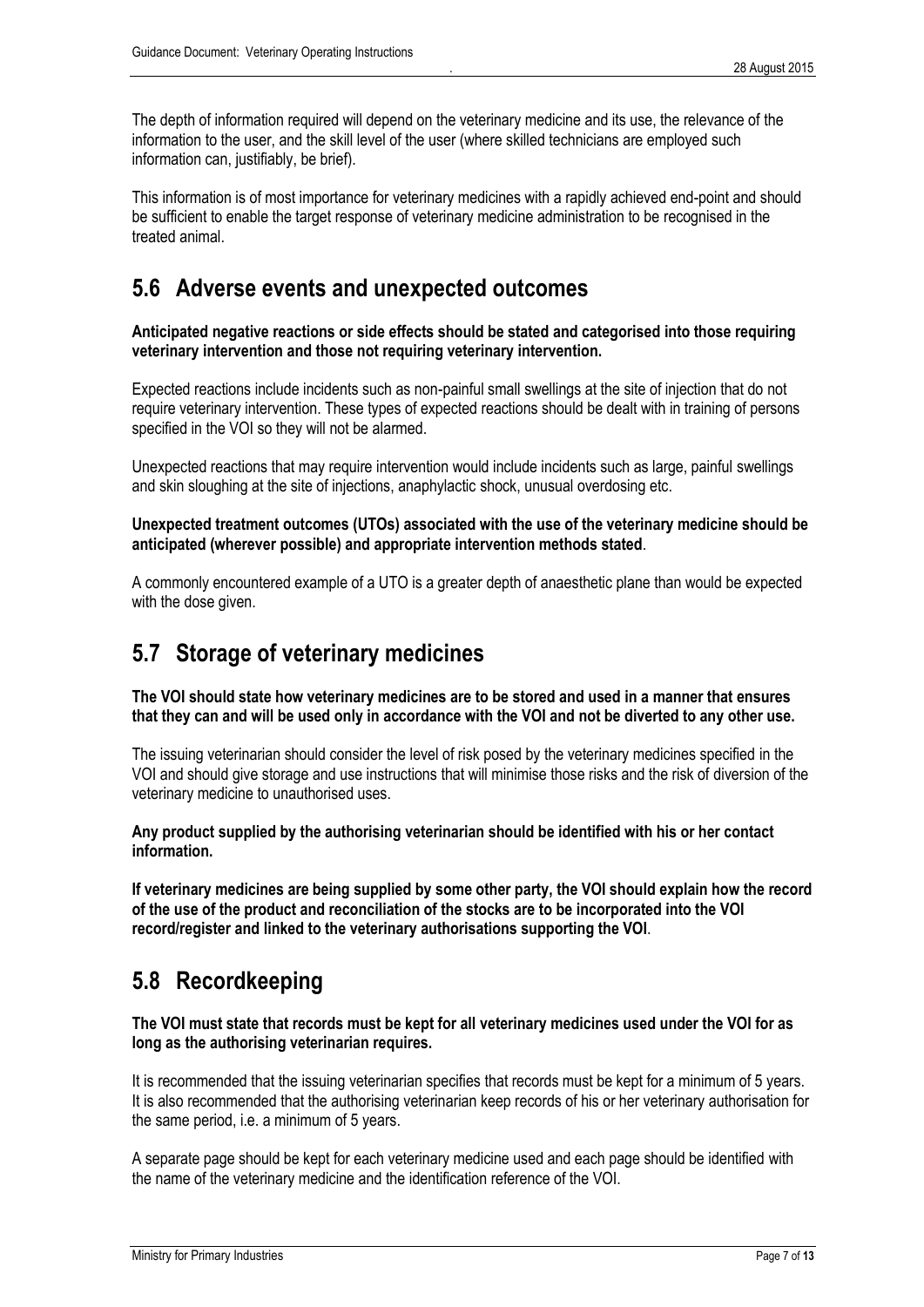#### **The record/register should be completed after each use period.**

The use period will depend on the frequency of veterinary medicine usage. For trial protocols that require ongoing use of veterinary medicines on a daily basis, an entry summarising the day's veterinary medicine usage should be made in the record/register on completion of the day's work before returning the veterinary medicines to storage. Where veterinary medicines are used infrequently or on a periodic basis, an entry should be made after each use.

#### **Minimum data to be included in the record/register should be:**

- **date of veterinary medicine usage; and**
- **initials or identification code of authorised administrator; and**
- **reason for use; and**
- **reconciliation of veterinary medicine on-hand and veterinary medicine used.**

A suggested register page format is provided in part 6.3.

#### **The VOI must state that records of all veterinary medicine purchases and disposals must be kept and periodically reconciled with the record/register.**

Reconciliation (of all RVM purchases and disposals, against the record/register) should be conducted at least every 6 months.

The issuing veterinarian should explain how compliance to the VOI will be monitored.

To confirm that the conditions of registration of RVMs are being met, MPI may, in addition to examining the records of the authorising veterinarian, request to examine any relevant VOI and how it is being followed at any time.

After discussion with and acceptance by the party involved, any amendments made to the VOI should be documented and endorsed by the issuing veterinarian and kept with the original VOI.

At the time of issuing a VOI, the issuing veterinarian should explain to the holder of the VOI the consequences of not complying with the VOI. These consequences are that the purchaser, holder or user of the RVM, to whom the VOI has been issued, will be in breach of the corresponding condition of registration for that product. In other words, non-compliance with the instructions of the authorising veterinarian is an offence under s55 of the ACVM Act, if the breach was committed 'knowingly'.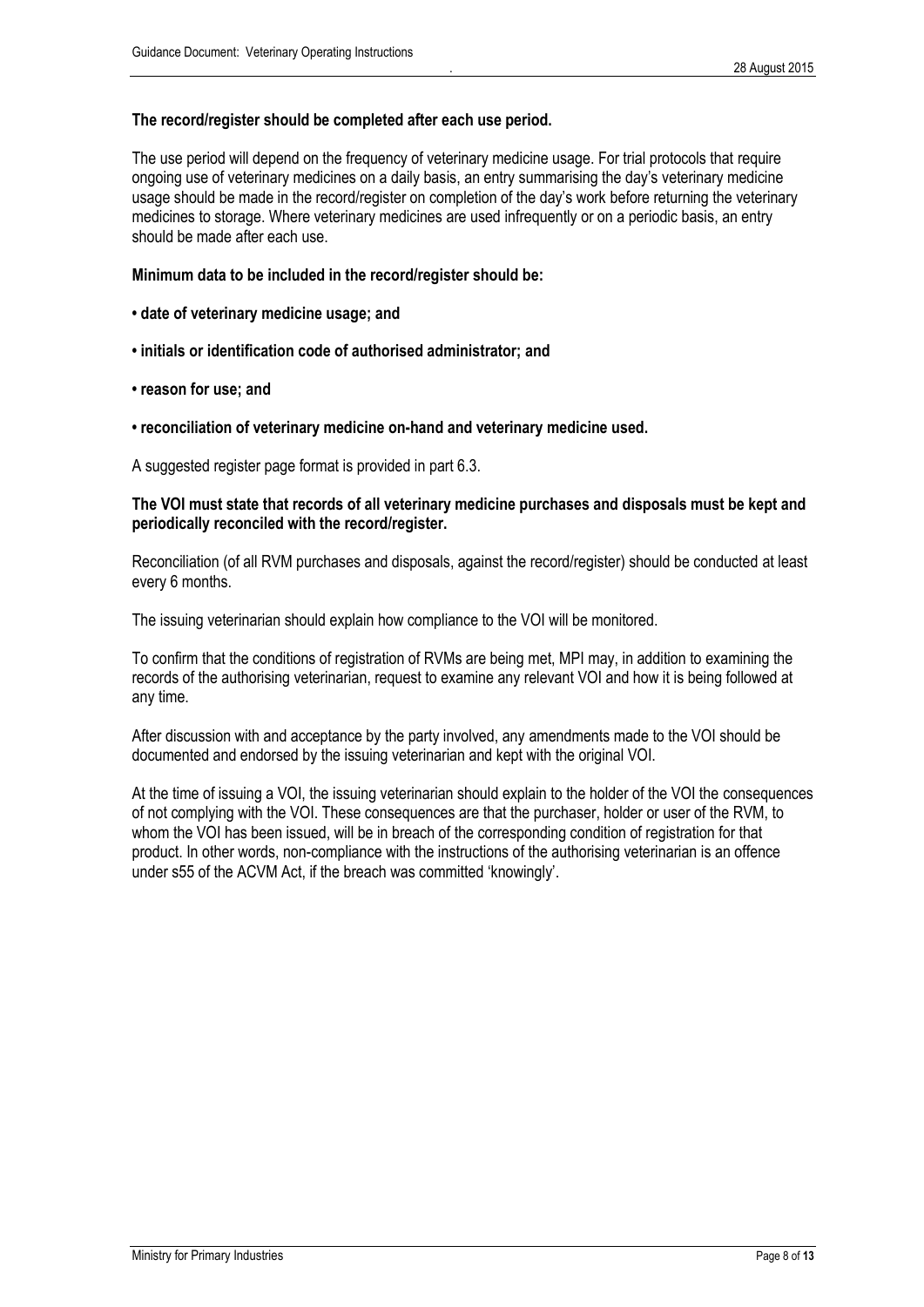# <span id="page-9-0"></span>**6 Sample forms**

# <span id="page-9-1"></span>**6.1 VOI template**

| <b>Veterinary Operating Instructions</b>       |  |  |  |  |  |  |
|------------------------------------------------|--|--|--|--|--|--|
| Veterinarian's name and contact<br>information |  |  |  |  |  |  |
| Purpose                                        |  |  |  |  |  |  |
| Commencement date                              |  |  |  |  |  |  |
| End/Review date                                |  |  |  |  |  |  |
| Personnel                                      |  |  |  |  |  |  |
| Animals                                        |  |  |  |  |  |  |
| Veterinary medicines and equipment             |  |  |  |  |  |  |
| Expected treatment outcomes                    |  |  |  |  |  |  |
| Instructions                                   |  |  |  |  |  |  |
| Adverse events and unexpected<br>outcomes      |  |  |  |  |  |  |
| Storage of veterinary medicines                |  |  |  |  |  |  |
| Record keeping                                 |  |  |  |  |  |  |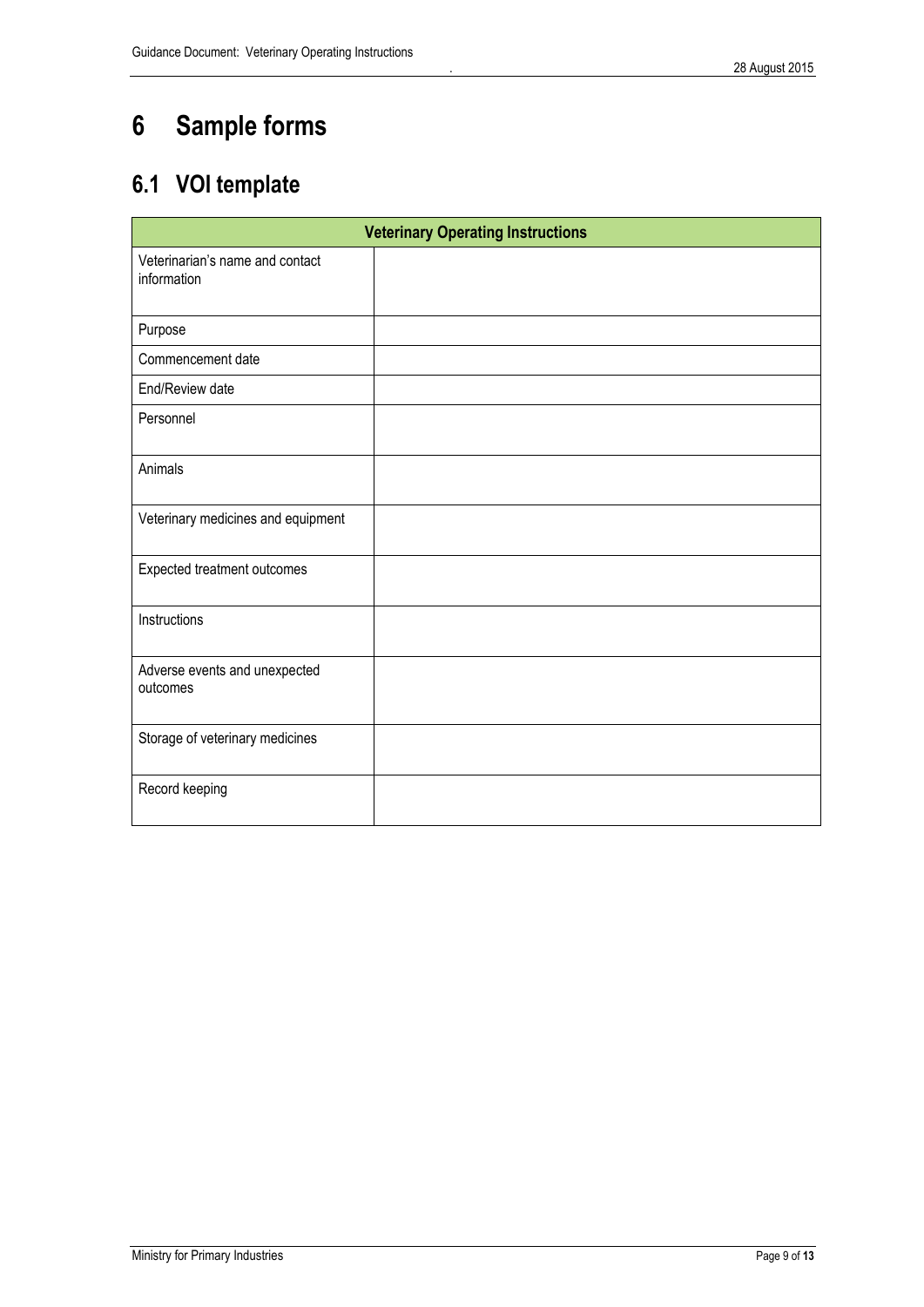# <span id="page-10-0"></span>**6.2 VOI checklist**

| <b>Veterinary Operating Instructions Checklist</b>                                                                                                                                               |                |  |  |  |  |
|--------------------------------------------------------------------------------------------------------------------------------------------------------------------------------------------------|----------------|--|--|--|--|
| <b>Operating instructions</b>                                                                                                                                                                    | <b>Comment</b> |  |  |  |  |
| Have you left written veterinary operating instructions?                                                                                                                                         |                |  |  |  |  |
| Have you uniquely identified the veterinary operating instructions and<br>linked them to the reason for their existence?                                                                         |                |  |  |  |  |
| Have you specified a commencement and end or review date?                                                                                                                                        |                |  |  |  |  |
| Have you included your name, contact information and signed the<br>instructions?                                                                                                                 |                |  |  |  |  |
| Have you outlined the reason for the operating instruction, including a<br>summary of the aim(s) of the procedure and the reason for the need of<br>the specified veterinary medicines?          |                |  |  |  |  |
| Have you adequately limited the uses for which each veterinary medicine<br>can be used?                                                                                                          |                |  |  |  |  |
| Have you provided adequate criteria to apply when deciding if a case is<br>relevant and the use of one of the veterinary medicines is justified under<br>your operating instructions?            |                |  |  |  |  |
| Have you named the person you expect to follow the operating<br>instructions, and defined their responsibilities?                                                                                |                |  |  |  |  |
| Have you confirmed that the specified persons have the skill, experience<br>or qualification to carry out the instructions?                                                                      |                |  |  |  |  |
| Have you written the instructions in a manner that is compatible with the<br>management structure and procedures of your client?                                                                 |                |  |  |  |  |
| Have you specified the name, strength, formula type (e.g. tablet), product<br>type (e.g. anaesthetic) and classification (e.g. RVM, human medicine,<br>compounded preparation) of each medicine? |                |  |  |  |  |
| Have you provided precise details for administration, including<br>preparation required (if applicable), dose, administration technique and<br>site(s) of administration (if applicable)?        |                |  |  |  |  |
| Have you specified the equipment and/or techniques necessary to<br>achieve the administration and the method of disposal of any excess?                                                          |                |  |  |  |  |
| Have you provided a description of the expected treatment outcome?                                                                                                                               |                |  |  |  |  |
| Have you explained possible adverse events and explained which ones<br>require your attention and which ones could be handled without<br>contacting you?                                         |                |  |  |  |  |
| Have you provided details on how to manage an adverse event that does<br>not require your attention?                                                                                             |                |  |  |  |  |
| Veterinary medicine management and record keeping                                                                                                                                                |                |  |  |  |  |
| Have you labelled all product supplied by you or your practice with your<br>ID and contact information?                                                                                          |                |  |  |  |  |
| Have you explained how each veterinary medicine must be kept by the<br>person specified as responsible for access and security?                                                                  |                |  |  |  |  |
| Have you explained how you want the information on use recorded?                                                                                                                                 |                |  |  |  |  |
| Have you made it clear what information you want kept on the animals<br>treated?                                                                                                                 |                |  |  |  |  |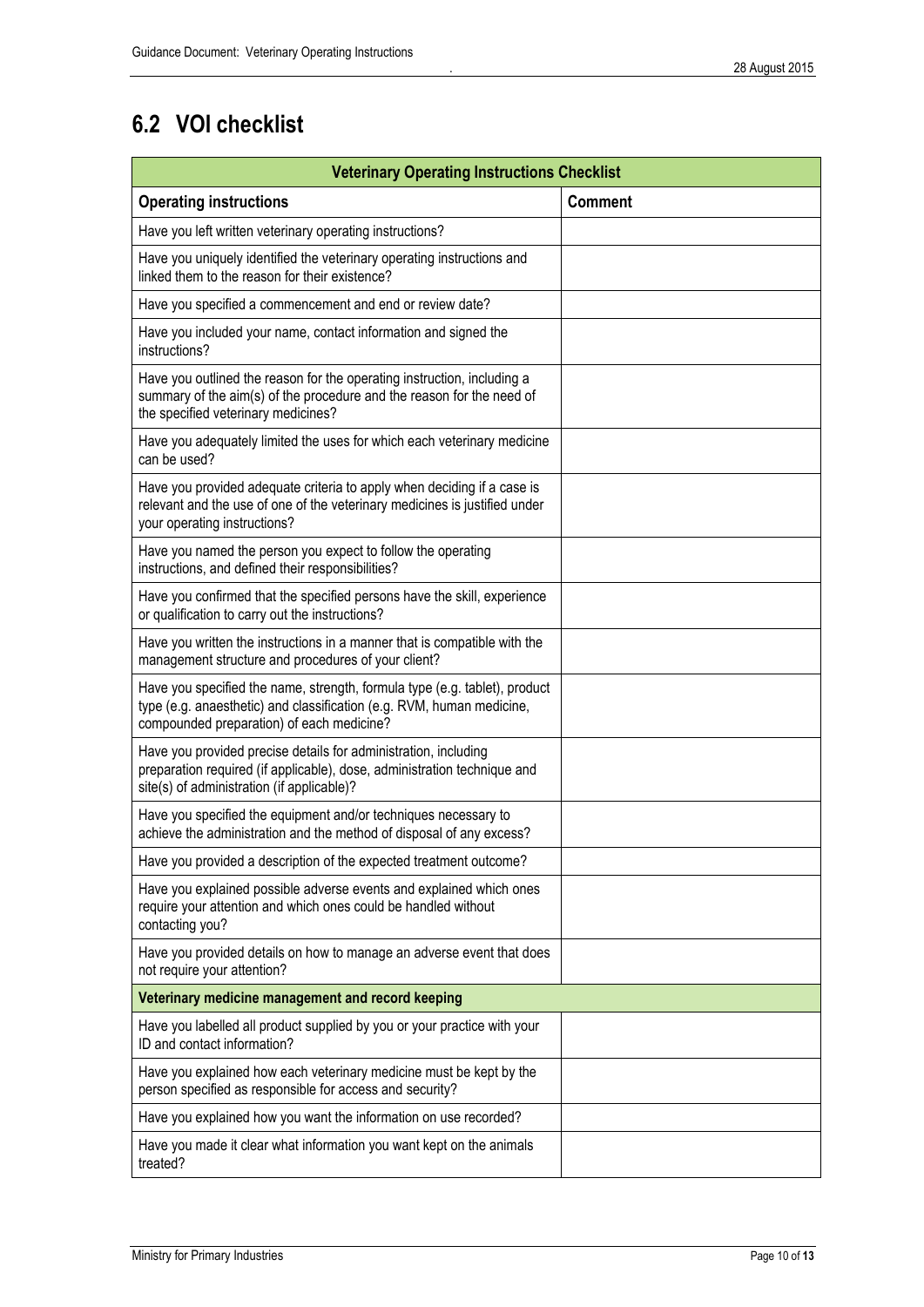| Have you made it clear what information you want kept on the veterinary<br>medicines and the reconciliation with stock supplied, stock use and stock<br>on hand? |  |
|------------------------------------------------------------------------------------------------------------------------------------------------------------------|--|
| Have you made it clear how you want information kept on product<br>supplied by a third party to be reconciled in the records?                                    |  |
| Have you explained how you intend to monitor the operating instructions<br>and the stocks of veterinary medicines?                                               |  |
| Have you explained what the consequences will be if the operating<br>instructions are not followed?                                                              |  |

# <span id="page-11-0"></span>**6.3 Suggested register page format**

**VOI #: \_\_\_\_\_\_\_\_\_\_\_\_\_\_\_\_\_\_\_\_\_\_\_\_**

**VETERINARY MEDICINE: \_\_\_\_\_\_\_\_\_\_\_\_\_\_\_\_\_\_\_\_\_\_\_\_\_\_\_\_\_\_\_\_\_\_\_\_\_\_**

| <b>Date</b> | <b>Initials</b> | <b>Reason for Use</b>       |    | <b>Reconciliation</b> |                |
|-------------|-----------------|-----------------------------|----|-----------------------|----------------|
|             |                 | (Number of animals, amount) | ln | Out                   | <b>Balance</b> |
|             |                 |                             |    |                       |                |
|             |                 |                             |    |                       |                |
|             |                 |                             |    |                       |                |
|             |                 |                             |    |                       |                |
|             |                 |                             |    |                       |                |
|             |                 |                             |    |                       |                |
|             |                 |                             |    |                       |                |
|             |                 |                             |    |                       |                |
|             |                 |                             |    |                       |                |
|             |                 |                             |    |                       |                |
|             |                 |                             |    |                       |                |
|             |                 |                             |    |                       |                |
|             |                 |                             |    |                       |                |
|             |                 |                             |    |                       |                |
|             |                 |                             |    |                       |                |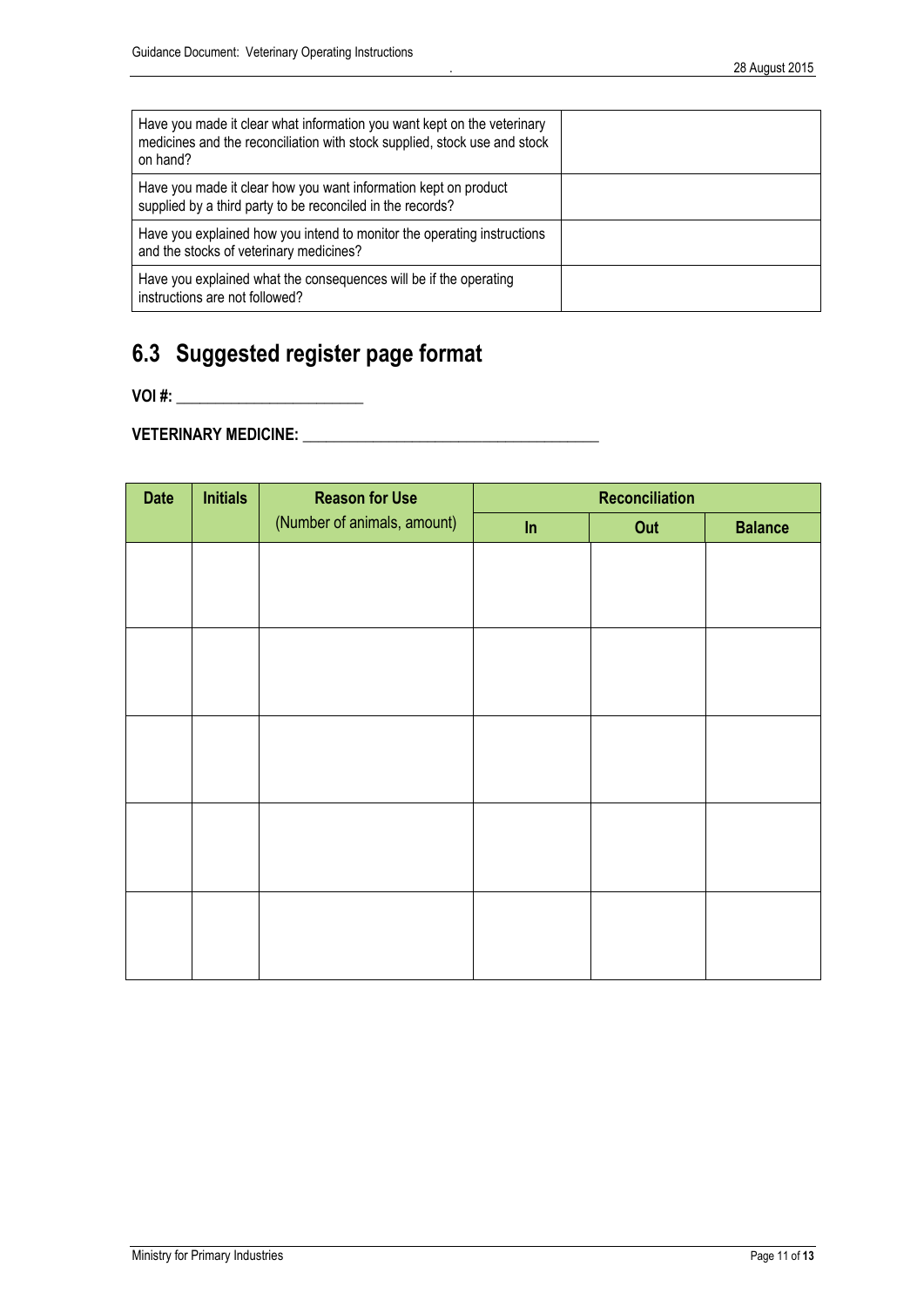# <span id="page-12-0"></span>**Appendix: Xylazine, Yohimbine and Lignocaine for Velvet Antler Removal**

## <span id="page-12-1"></span>**Purpose**

The following relates to veterinarians authorising the purchase, use (and storage in anticipation of use) of Xylazine, Yohimbine or Lignocaine, which are restricted veterinary medicines (develvetting RVMs) used to facilitate the removal of deer velvet antler intended for human consumption.

This appendix constitutes a specific refinement of the requirements of the MPI Director-General specified under section 44G of the Agricultural Compounds and Veterinary Medicines (ACVM) Act 1997, as stated in the Requirements for Authorising Veterinarians Notice. The requirements are referred to in the conditions of registration for the relevant RVMs, which are available on MPI's public website.

The Requirements for Authorising Veterinarians Notice applies to the veterinary authorisation of all RVMs. These requirements allow veterinarians to issue individual veterinary operating instructions (VOIs). However, when authorising the purchase and use (and storage in anticipation of use) of RVMs to remove deer velvet that will be exported or used for human consumption, veterinarians are advised to refer to the guidance in this appendix rather than issuing individual VOIs. This is to avoid risks to trade in deer velvet antler and New Zealand products containing deer velvet antler.

# <span id="page-12-2"></span>**Definitions**

Definitions in the Requirements for Authorising Veterinarians Notice apply.

For the purposes of this appendix, these additional terms have the following meanings:

#### **Authorised person**

means a person authorised by a supervising veterinarian to purchase and use develvetting RVMs.

#### **Develvetting RVMs**

means RVMs containing Xylazine, Yohimbine or Lignocaine.

#### **Manual**

means the Farmer Velvet Antler Removal Manual issued by the NVSB.

#### **NVSB**

means the National Velvetting Standards Body, consisting of two representatives from the New Zealand Deer Farmers Association and two from the New Zealand Veterinary Association.

#### **Supervisory contract**

means a contract between a supervising veterinarian and an authorised person in a form approved by the NVSB.

#### **Supervising veterinarian**

means an authorising veterinarian who meets the requirements of a supervising veterinarian specified in the Manual.